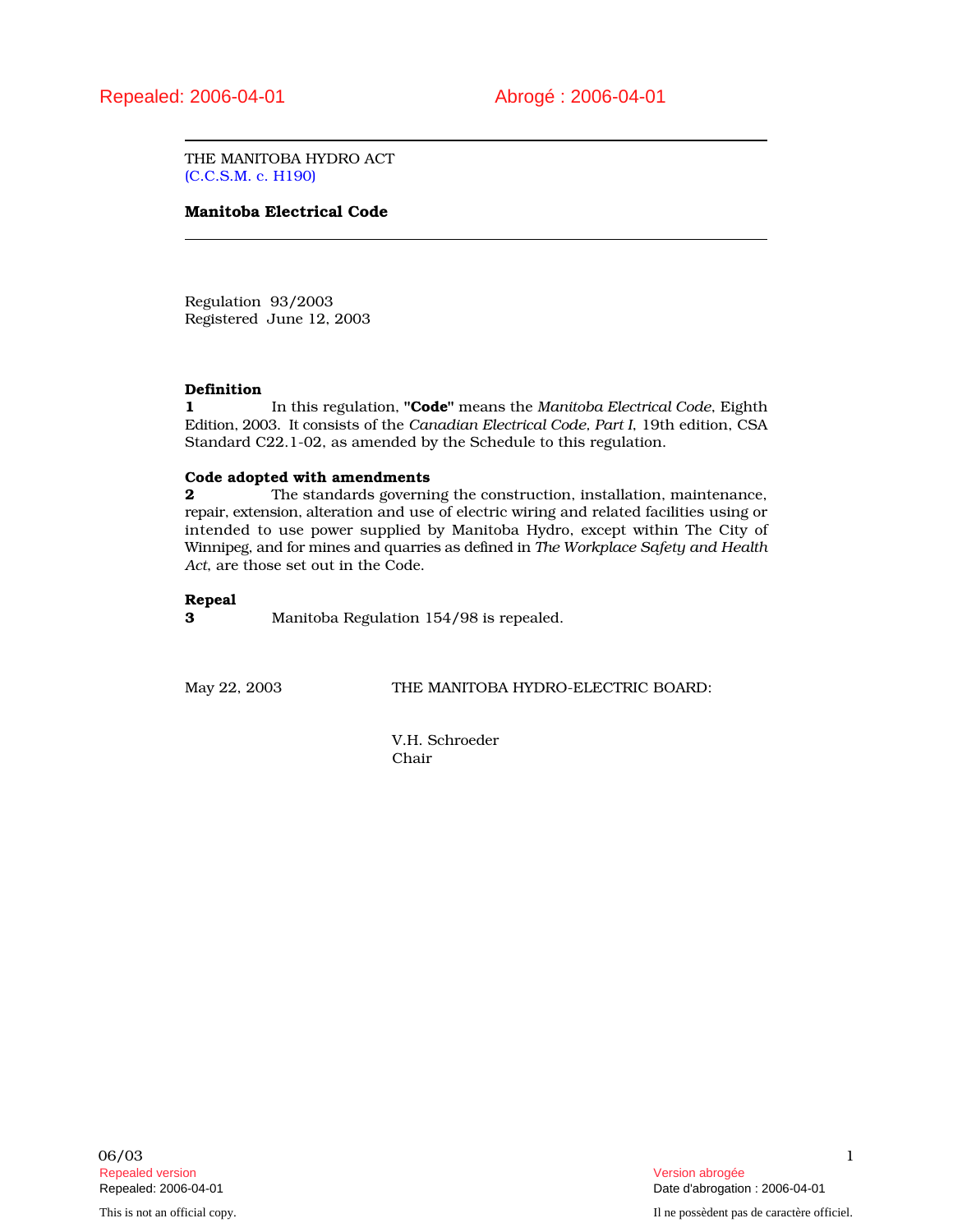## **SCHEDULE**

## AMENDMENTS TO THE *CANADIAN ELECTRICAL CODE, PART I*

## Amendments to Section 0 — Object, Scope, and Definitions

#### Section 0 amended

1 Section 0 of the Code is amended

### (a) by replacing the definition "Approved" with the following:

Approved, as applied to electrical equipment, means that:

- (a) the equipment has been submitted for examination and testing to an accredited certification organization, that formal certification has been given by the organization to the effect that the equipment conforms to the appropriate CSA Standards established under the provisions of the Code, or
- (b) the equipment has been given special acceptance by Manitoba Hydro, or
- (c) the e qu i p m e nt h as been given s p ecial acceptance by the Minister of Labour and Immigration for Manitoba;

#### (b) by adding the following definition in alphabetical order:

**Chief Electrical Inspector** means the person designated by Manitoba Hydro as the chief electrical inspector;

(c) by replacing the definition " I n s pec tion department" with the following:

Inspection department means Manitoba Hydro;

## Amendments to Section 2 — General Rules

#### Rule 2-004 replaced

## 2 Rule 2-004 is replaced with the following:

#### 2-004 Application for Inspection

- (1) No electrical work with respect to installation, alteration, repair or extension of any electrical equipment shall commence until an electrical permit is issued by the inspection department.
- (2) N o twi th s t an d i ng Subrule (1), a person licensed under *The Electricians' Licence* Act (Manitoba) is not required to have an electrical permit for the following electrical work:
	- (a) the replacement or repair of wiring devices with an electrical rating no greater than 30 amperes, 150 volts to ground and not associated with a location as described by sections 18 or 20 of the Code; or
	- (b) the replacement or repair of electrical equipment not exceeding 30 amperes, 150 volts to ground and associated with a dwelling unit; or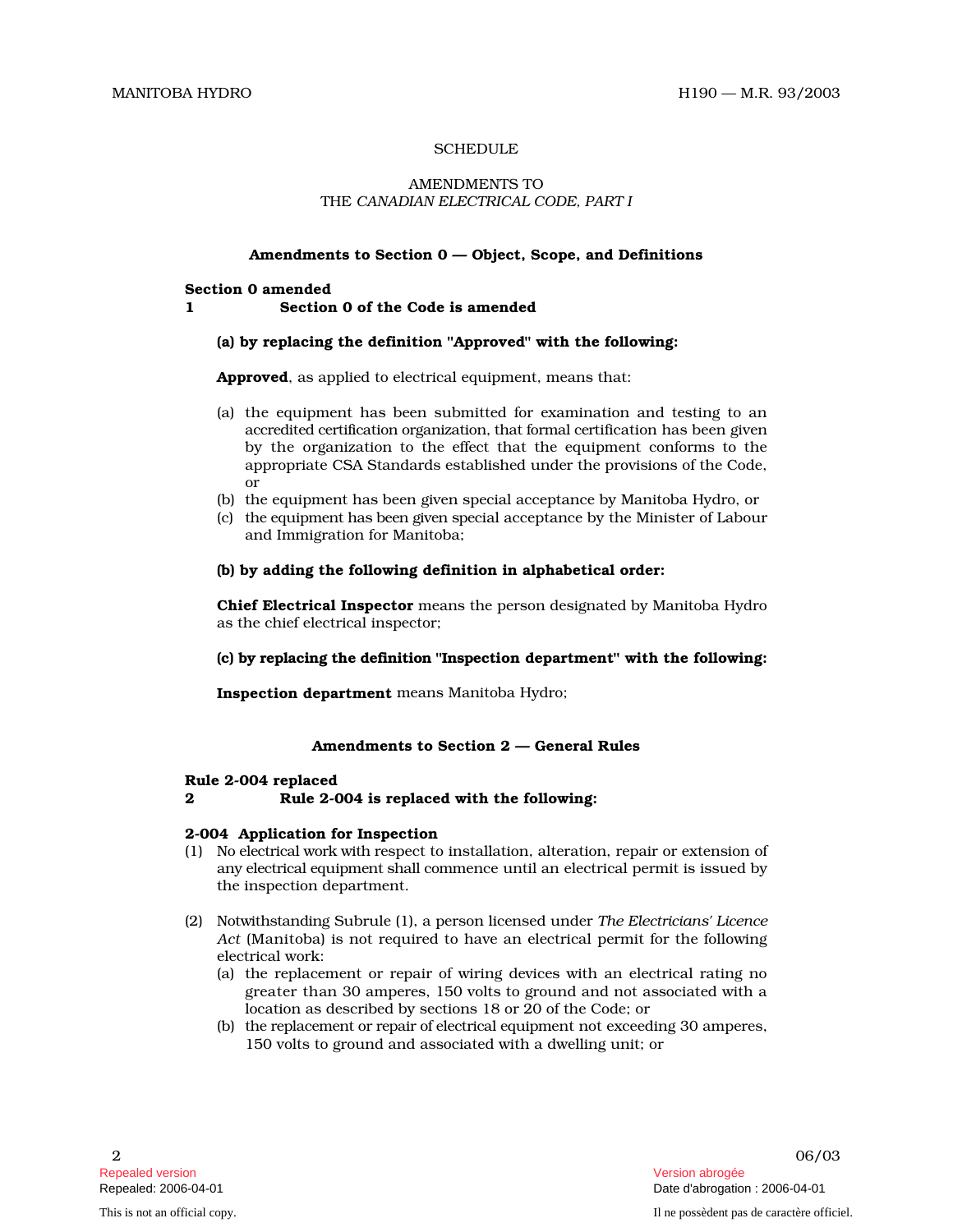- (c) electrical installations:
	- (i) where the cost of labour and materials (excluding the cost of utilization equipment supplied by the circuitry) does not exceed one hundred dollars (\$100.00) as determined by the inspection department in accordance with the current Schedule of Electrical Permit Fees; and
	- (ii) which are not associated with a hazardous location as described by sections 18 or 20 of the Code; and
	- (iii) which are not part of a consumers service; and
	- (iv) which do not involve the replacement or addition of distribution panels, fusible switches, motor controllers and similar equipment.
- (3) An electrical permit may be issued to:
	- (a) a person licensed under The Electricians' Licence Act (Manitoba) to perform such work as is permitted by the person's licence; or
	- (b) an allied trades person licensed by the Province of Manitoba to perform such electrical work as is permitted by the person's licence; or
	- (c) a qu ali fi ed p e r s on as d e fi n ed in the *Canada Occupational Safety and Health* Regulations under the Canada Labour Code for the purposes of work on premises regulated by those regulations; or
	- (d) an owner or lessee of residential or farm premises where:
		- (i) the applicant occupies or will occupy the premises as a dwelling, or the premises are part of the farm operation; and
		- (ii) the applicant provides electrical plans which have been examined and accepted by the inspection department; and
		- (iii) the premises, if a building, stands alone or is separated from any other occ u p an cy or o th er p art of the b uil d i ng by a fire wall or fire separation; and
		- (iv) the wo rk to be p e rformed is not in a hazardous location, as defined in the Code; and
		- (v) the electrical rating of the installation does not exceed 150 volts to ground, single phase and 200 amperes; or
	- (e) a person whose occupation is in a non-designated trade, or a trade not eligible for a limited specialized trade electrician's licence, to replace or repair electrical equipment directly associated with that trade, where:
		- (i) appli c ati on has been made to, and approval has been granted by, the Chief Electrical Inspector; and
		- (ii) the applicant has been involved in the related trade for a period of two years; and
		- (iii) the applicant can satisfy the inspection department that he or she is capable of performing the work and will do so in accordance with the Code; and
		- (iv) the e qu i p m e nt i nvo lved i s a direct replacement or repair that does not involve the installation of any building wiring; and
		- (v) the rating of equipment does not exceed 150 volts to ground and 30 amperes; and
		- (vi) the equipment is associated with a dwelling unit.
- (4) An annual electrical permit may be issued for electrical work of a routine nature in connection with the maintenance or operation of a building or plant where such work is required to be performed at frequent intervals and where the own er or occ u p ant of the b uil d i ng or p l ant employs his own electricians for that purpose, if the applicant agrees to:
	- (a) keep a record of all such work as the work is performed; and
	- (b) produce this record to the inspection department upon request; and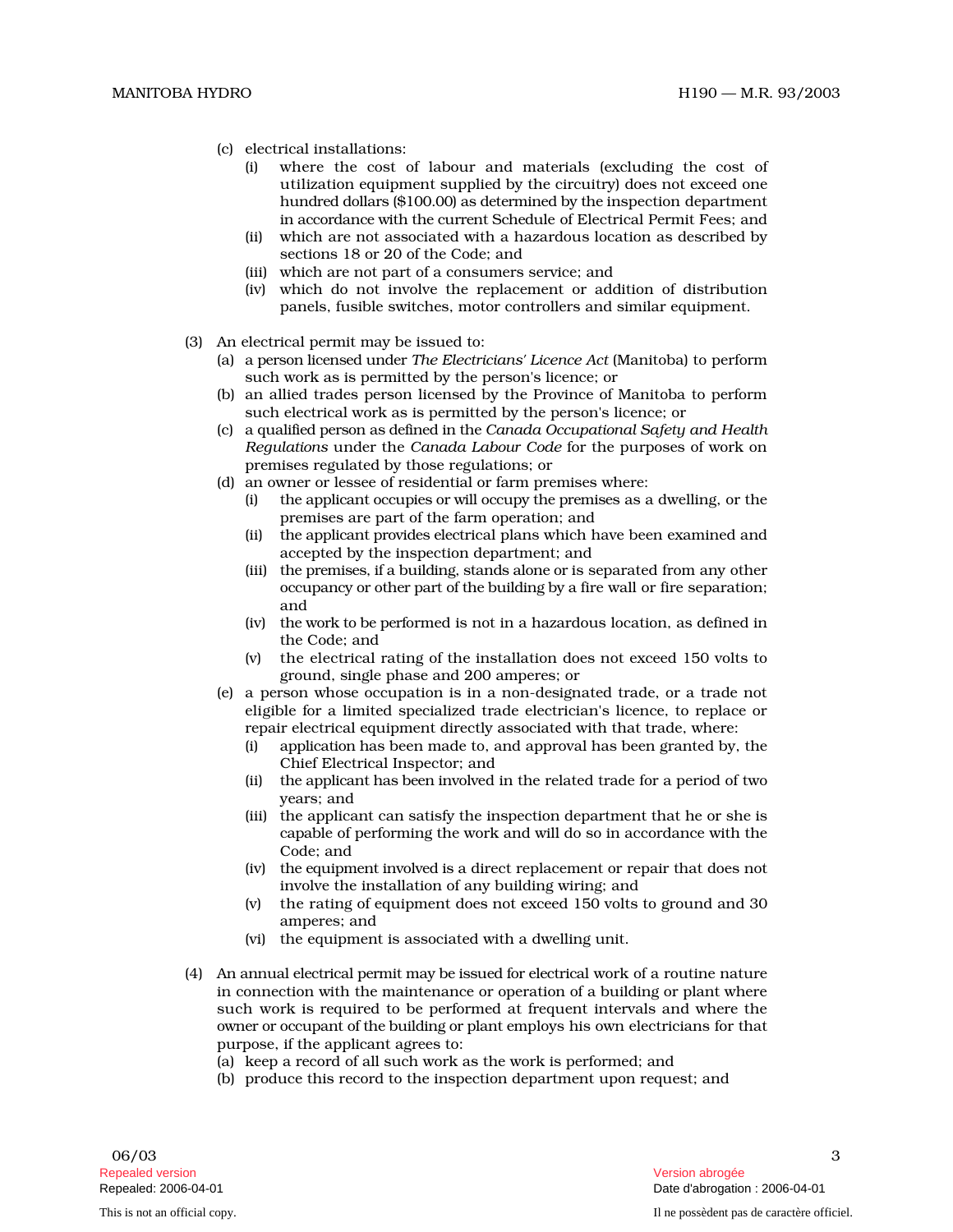- (c) remit to the inspection department such fees as are prescribed by the inspection department upon application for an annual permit; and
- (d) pay in full any outstanding fees due to a change in status of the building or plant before the permit is renewed.
- (5) An application for an electrical permit shall be made to the inspection department giving the location and ownership of the premises in, upon or about which electrical work is to be done, the purpose of the work, details of the installation as required by Rule 2-014 and any other particulars required by the inspection department.
- (6) If an appli c ati on i s approved by the inspection department an electrical permit will be issued.
- (7) The inspection department may refuse to issue an electrical permit if:
	- (a) e lec tri c al wo rk d o ne previously by the applicant has not been completed to the satisfaction of the inspection department; or
	- (b) there are outstanding fees on previous work done by the applicant.
- (8) A permittee shall notify the inspection department as soon as the electrical work authorized by the electrical permit is completed or when an inspection is required.
- (9) At the request of the permittee, or in other circumstances determined by the Chief Electrical Inspector, the inspection department may inspect the electrical installation pursuant to the electrical permit. If the installation conforms to the Code and the appropriate fees have been paid in full in accordance with the c u rrent Schedule of Electrical Permit Fees, the inspection department will, on request, issue a Certificate of Approval.
- (10) The Chief Electrical Inspector may establish terms and conditions for the p u rp oses of th e Code, based on criteria including but not limited to safety and compliance with the Code. The inspection department may elect to forgo an inspection where the permittee or an electrician employed by the permittee has been registered by the inspection department. An electrician shall:
	- (a) notify the inspection department when an installation has been completed; and
	- (b) supply the inspection department with a signed declaration that the installation complies with the Code.

The inspection department reserves the right to audit and inspect installations by registered electricians for compliance with the Code and the Schedule of Electrical Permit Fees.

- (11) The inspection department may direct the alteration or repair of an existing electrical installation that does not conform with the requirements of the Code.
- (12) Where an application for an electrical permit is refused or where a permittee does not agree with an electrical inspection report, defect notice or interpretation of Code rules issued on any particular installation, an appeal may be made by contacting the office of the Chief Electrical Inspector of Manitoba Hydro.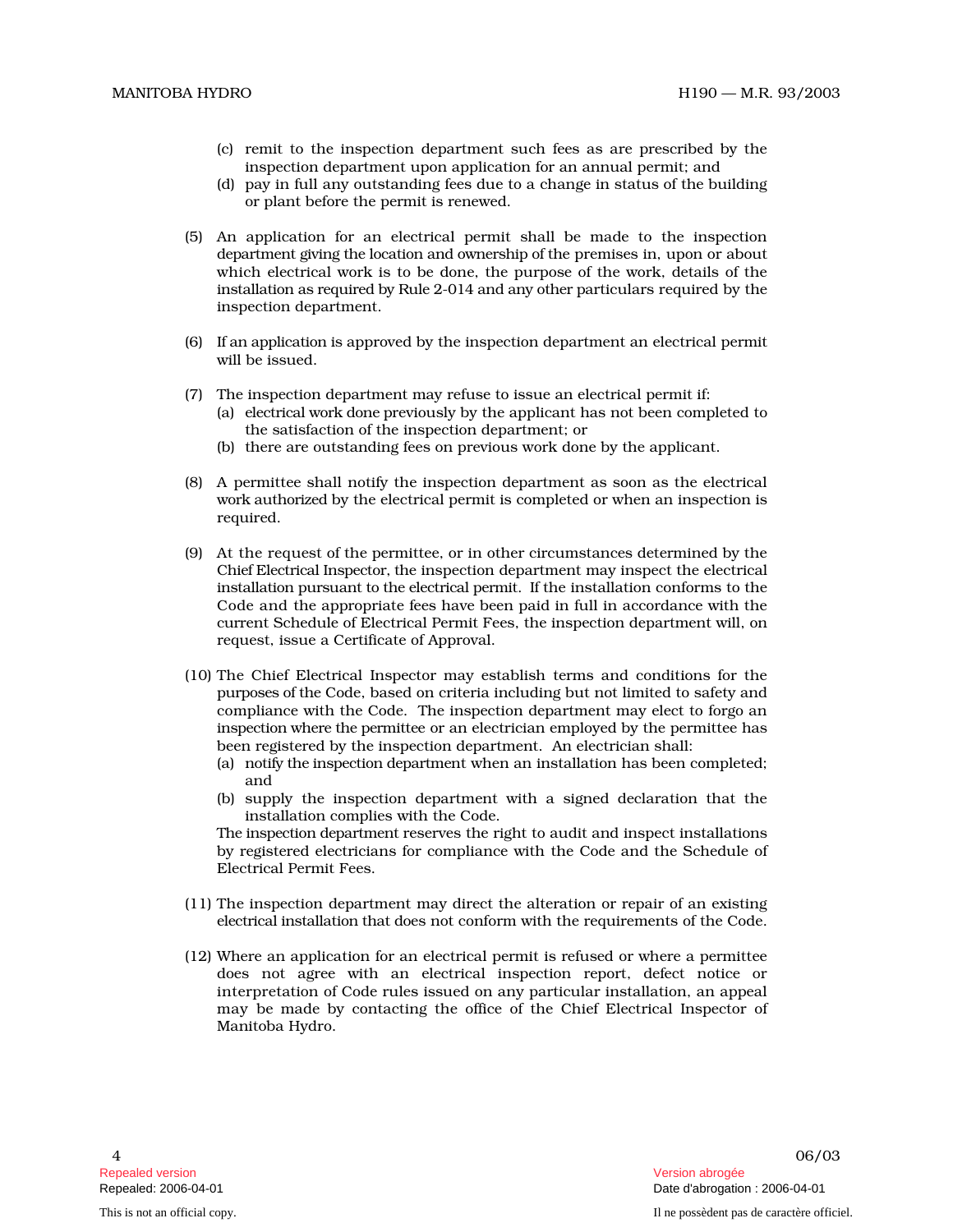- (13) The inspection department may:
	- (a) prohibit the use of an installation until inspected, tested and approved;
	- (b) d i rect the p e rm ittee to c arry out and produce results of tests on equipment as considered necessary to ensure that the installation is properly installed.
- (14) An electrical permit will expire 90 days from the date of issuance unless the i n s t all ati on au th o ri z ed by the electrical permit is commenced or the inspection department, in its discretion, grants an extension.
- (15) An electrical permit will expire 12 calendar months from the date of issuance unless the installation authorized by the electrical permit is not completed and the inspection department, in its discretion, grants an extension.
- (16) The iss u ance of an e lec tri c al p e rm it does not obligate the owner of the premises to have the work done by the permittee.

#### Rule 2-006 struck out

3 Rule 2-006 (Application for Inspection) is struck out.

#### Rule 2-008 replaced

#### 4 Rule 2-008 (Fees) is replaced with the following:

#### 2-008 Fees

- (1) The am o u nt and m ann er of p aym e nt of any fee payable for electrical permits or inspection of electrical installations are as prescribed by the inspection department in the Schedule of Electrical Permit Fees.
- (2) Unless an electrical permit fee is payable in accordance with the terms and conditions established under Subrule (3) for pre-authorized monthly billing acc o u n t s, an e lec tri c al p e rm it fee s h all be paid in full before an electrical permit is issued.
- (3) Manitoba Hydro may establish terms and conditions for pre-authorized monthly billing accounts for the payment of electrical permit fees.
- (4) A cheque or money order in payment of electrical permit or inspection fees shall be made payable to Manitoba Hydro.
- (5) The inspection department has the right at any time to make adjustments in the electrical permit fee payable as a result of additions or deletions to the work specified in the electrical permit or to correct errors in the calculation of fees made at the time the electrical permit was issued.
- (6) The inspection department will refund any fee paid for an unused electrical p e rm it i f application is made within one year of the date of the issuance of the electrical permit, but reserves the right to deduct an amount equal to any costs and expenses that it incurs in connection therewith and will in any case deduct an amount equal to the current minimum fee.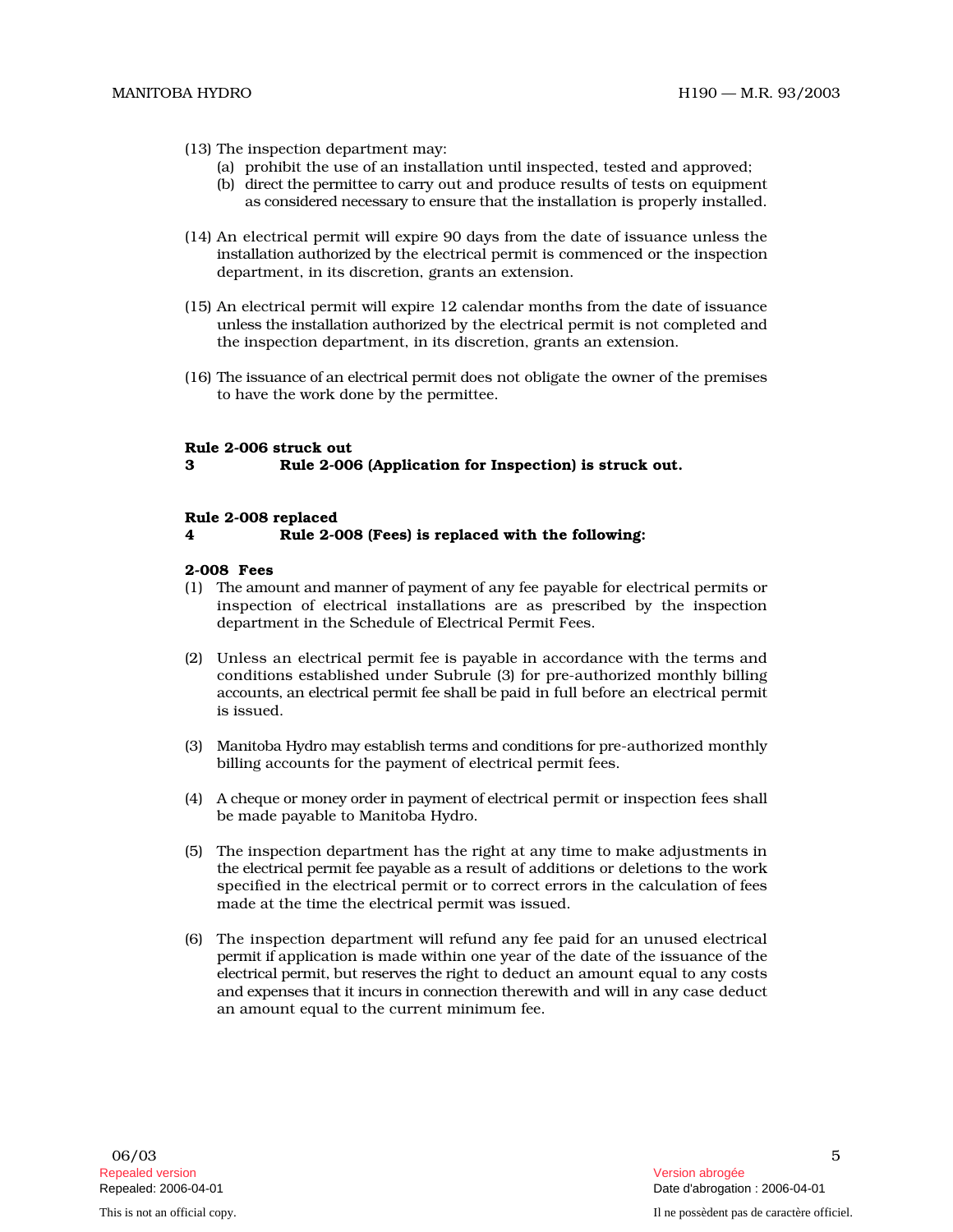### Rule 2-010 struck out

5 Rule 2-010 (Posting of Permit) is struck out.

#### Rule 2-014 replaced

6 19 Rule 2-014 (Plans and Specifications) is replaced with the following:

# 2-014 Plans and Specifications

- (1) Plans and specifications are required for:
	- (a) electrical installations where:
		- (i) the installation is carried out by an owner or lessee of farm or residential premises; or
		- (ii) the ampacity of the service entrance equipment exceeds 200 amperes single phase or the supply service is multi-phase; or
		- (iii) the installation operates at voltages in excess of 750 volts; or
	- (b) installations covered by section 18, 20, 22 or 24 of the Code; or
	- (c) such other installations as may be prescribed by the inspection department.
- (2) Plans and specifications required by Subrule (1) shall be submitted to the i n s p ection department (one copy to be retained by the inspection department) within 10 days after the electrical permit is issued.
- (3) D rawi n gs and s pec i fications as required by Subrule (1)(a)(iii) shall be prepared and signed by, and bear the seal of, a registered professional engineer.
- (4) The responsible professional engineer for a large or complex installation, as determined by the Chief Electrical Inspector, shall submit a letter to the inspection department stating his or her responsibility for the inspection of c o n s tru c ti o n for the installation to ensure conformity with the approved plans and specifications.
- (5) Upon completion of an installation under Subrule (4), the responsible professional engineer shall submit a certificate stating:

"I hereby certify that I have inspected the installation for compliance to the approved plans and specifications and find the installation in compliance with the requirements of the *Manitoba Electrical Code*."

(6) Where current transformer revenue metering is required for an installation, plans and a list of loads, as required by the Manitoba Hydro Customer Metering Standards, are required to be submitted before the revenue metering will be ordered by the inspection department.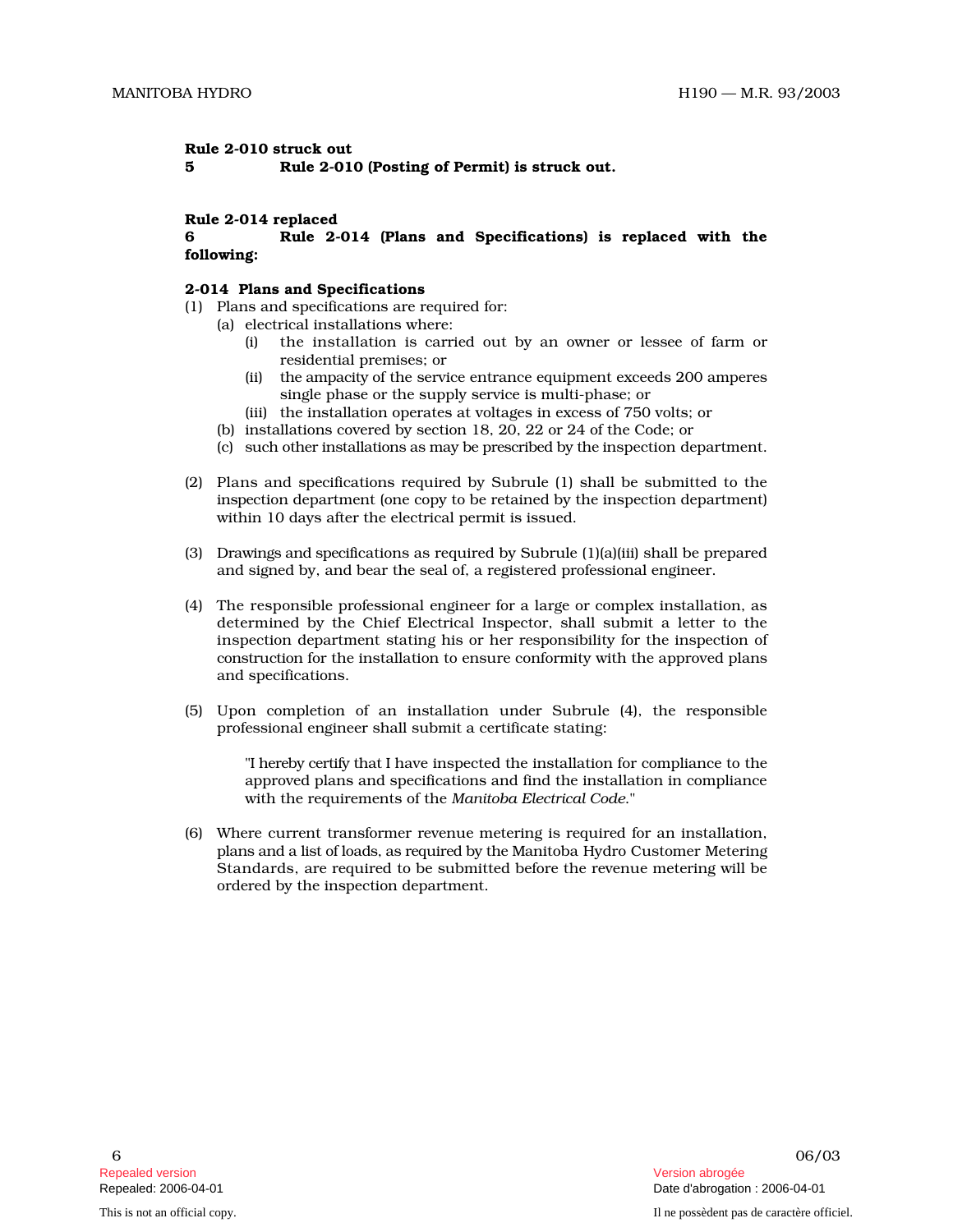## Rule 2-025 added

## 7 The following is added after Rule 2-024:

### 2-025 Special Acceptance Inspection

A special acceptance inspection may be made of electrical equipment that is not approved by or does not bear the approval mark of an accredited certification organization. In general, this applies to electrical equipment:

- (a) of other than a regular line of manufacture; or
- (b) manufactured or produced singly or in small quantities; or
- (c) built to a customer's order.

### Rule 2-030 replaced

8 Rule 2-030 (Deviation or Postponement) is replaced with the following:

### 2-030 Deviation or Postponement

Notwithstanding Rule 2-004(9), the inspection department may by special permission approve an installation that does not conform to the standards established by this Code where, in the opinion of the inspection department, the installation provides a standard of safety equivalent to the standard provided by the Code. The special permission shall specify the aspects of the installation that do not conform to the Code and the equivalent electrical requirements.

### Amendment to Section 6 — Services and Service Equipment

# Rule 6-400 amended

## 9 Rule 6-400 (Metering Equipment) is amended by renumbering it as Rule 6-400(1) and by adding the following as Subrule (2):

(2) For determining the type of metering equipment required by the supply authority, reference shall be made to supply authority metering standards which shall be amendatory or additional to Rules 6-402 to 6-412.

## Amendment to Section 10 — Grounding and Bonding

### Rule 10-702(3) amended

10 Rule 10-702(3) (Artificial Grounding Electrodes) is amended by replacing paragraph (a) with the following:

(a) Be copper clad and not less than 15.8 mm in diameter; and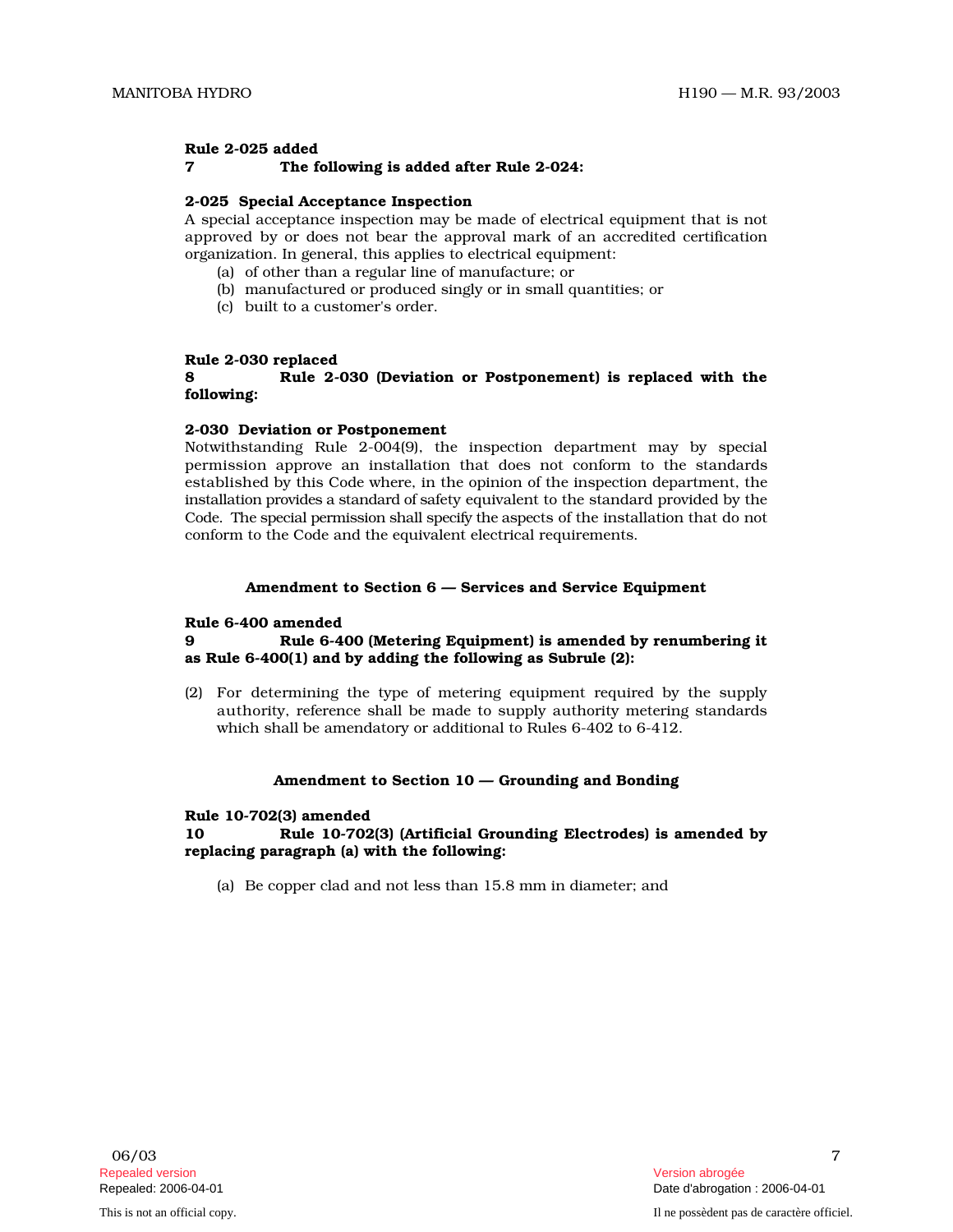## Amendment to Section 12 — Wiring Methods

## Rule 12-2208 replaced

#### 11 Rule 12-2208 (Provisions for Bonding) is replaced with the following:

## 12-2208 Provisions for Bonding

Metal cable trays shall be adequately bonded at intervals not exceeding 15 m and the s i ze of bonding conductors shall be based on the maximum rating or setting of an overcurrent device in the circuits carried by the cable tray in accordance with Rule 10-814.

## Amendments to Section 22 — Locations in Which Corrosive Liquids or Vapours or Excessive Moisture Are Likely to be Present

### Rule 22-700 added

### 12 The following is added after Rule 22-600:

#### Sewage Lift and Treatment Plants

#### 22-700 Application

- (1) Rules 22-702 to 22-710 apply to the installation of electrical facilities in: (a) sewage lift and pumping stations; and
	- (b) primary and secondary sewage treatment plants.

#### 22-702 Definitions

The following definitions apply in Rules 22-702 to 22-710:

Continuous positive pressure ventilation means a ventilation system capable of maintaining a positive pressure in a room or area and changing the air in the room or area at least 6 times an hour with means for detecting ventilation failure;

Dry well means the below ground location that is isolated from the wet well location so as to prevent the migration of gases and vapours into the dry well;

**Suitably cut off** means an area cut off from adjoining areas with no communication such as doors, windows or ventilation grills between the areas;

**Wet well** means the below ground location into which the raw sewage is collected before passing through the lift pumps or being processed in a treatment plant.

### 22-704 Classification of Areas (See Appendix B)

- (1) All below ground locations suitably cut off from locations in which sewage gases are present, other than locations classified as ordinary locations under Subrule (3)(c), shall be classified Category 1.
- (2) All locations in which sewage gases are present shall be classified Category 2.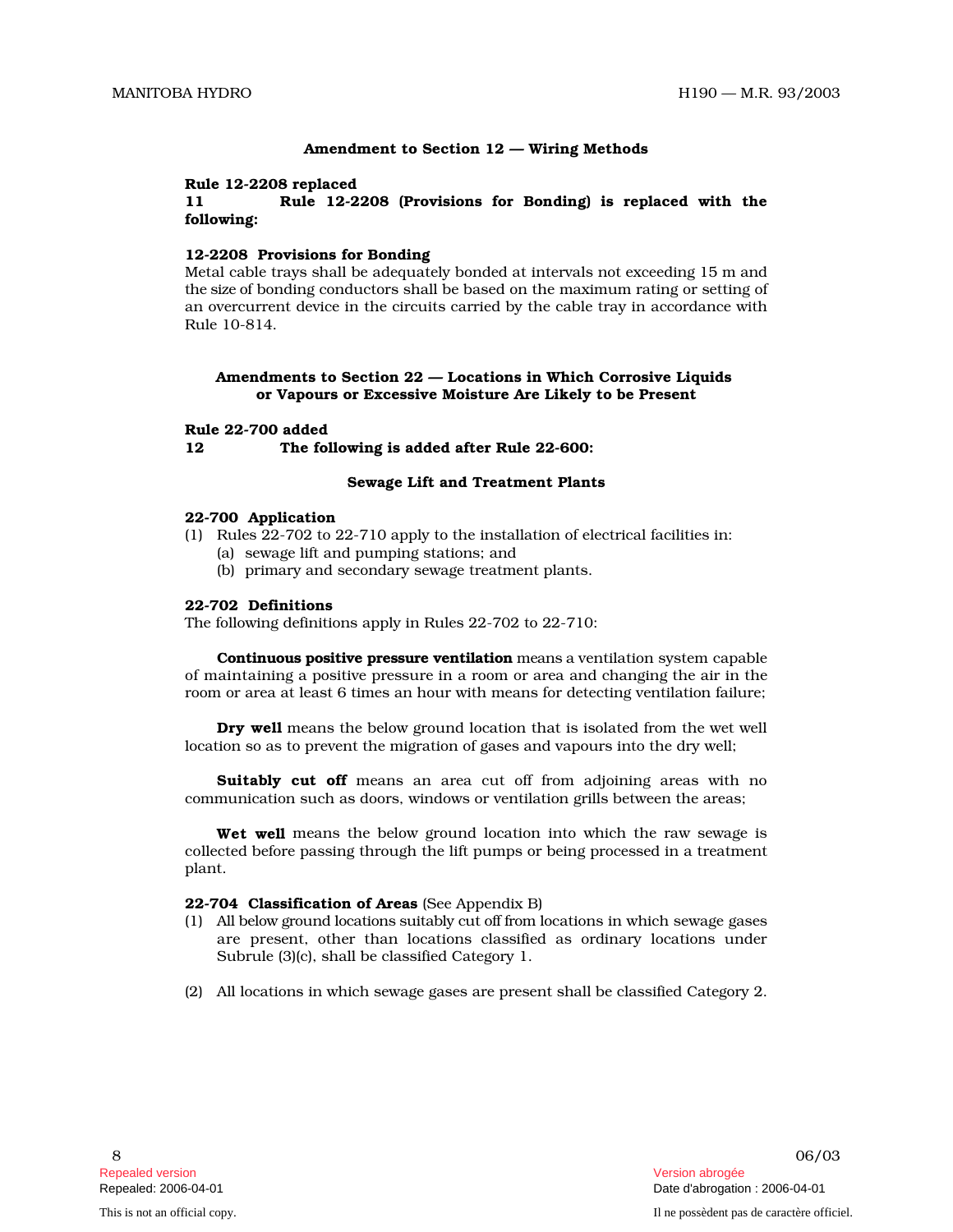- (3) The following areas may be classified as ordinary locations:
	- (a) all locations suitably cut off from a Category 2 location and not classified as a Category 1 location; and
	- (b) all locations not suitably cut off from a Category 2 location but with adequate continuous positive pressure ventilation; and
	- (c) b e l ow gr o u nd dry well locations where adequate heating and ventilation is installed.

## 22-706 Wiring Method

- (1) Wiring methods in a Category 1 or a dry Category 2 location shall be in accordance with the applicable requirements of the Code.
- (2) Wiring methods in a wet or damp Category 2 location shall be in accordance with the applicable requirements of the Code, with the following exceptions:
	- (a) rigid steel conduit and electrical metallic tubing shall not be used; and
	- (b) mineral-insulated cable or aluminum-sheathed cable shall be permitted if it is spaced from walls by at least 12 mm, the cable has a corrosionresistant jacket and the cable connectors are suitably sealed from the corrosive atmosphere; and
	- (c) liquid-tight flexible metal conduit shall be permitted where permitted in accordance with Rule 12-1302, if connectors suitable for the location are used; and
	- (d) grounding and bonding conductors shall be insulated or otherwise protected from corrosion and the point of connection to ground, if exposed to a corrosive atmosphere, shall be protected from corrosion by a suitable sealant.

## 22-708 Electrical Equipment

- (1) E lec tri c al e qu i p m e nt i n s t all ed in a C at e g o ry 1 or a dry Category 2 location shall be in accordance with the applicable requirements of this Code.
- (2) Electrical equipment installed in a wet or damp Category 2 location shall be in accordance with the applicable requirements of the Code, with the following exceptions:
	- (a) rece p t a c les s h all be fitt ed wi th self-closing covers, and if of the duplex type, have individual covers over each half of the receptacle; and
	- (b) lighting switches shall have weatherproof covers; and
	- (c) lighting fixtures shall be totally enclosed; and
	- (d) unit emergency lighting equipment and emergency lighting control units, other than remote lamps, shall not be located in such locations; and
	- (e) h e ati ng e qu i p m e nt s h all be app r oved for such locations or installed outside the corrosive location; and
	- (f) motors shall be totally enclosed, fan cooled and shall not incorporate dissimilar metals relative to the motor frame and connection box; and
	- (g) e lectrical equipment in wet well areas shall not contain devices which will cause an open arc or spark during normal operation.

### 22-710 Grounding of Structural Steel

Below ground structural steel in contact wi th the s urrounding earth shall be bonded to the system ground.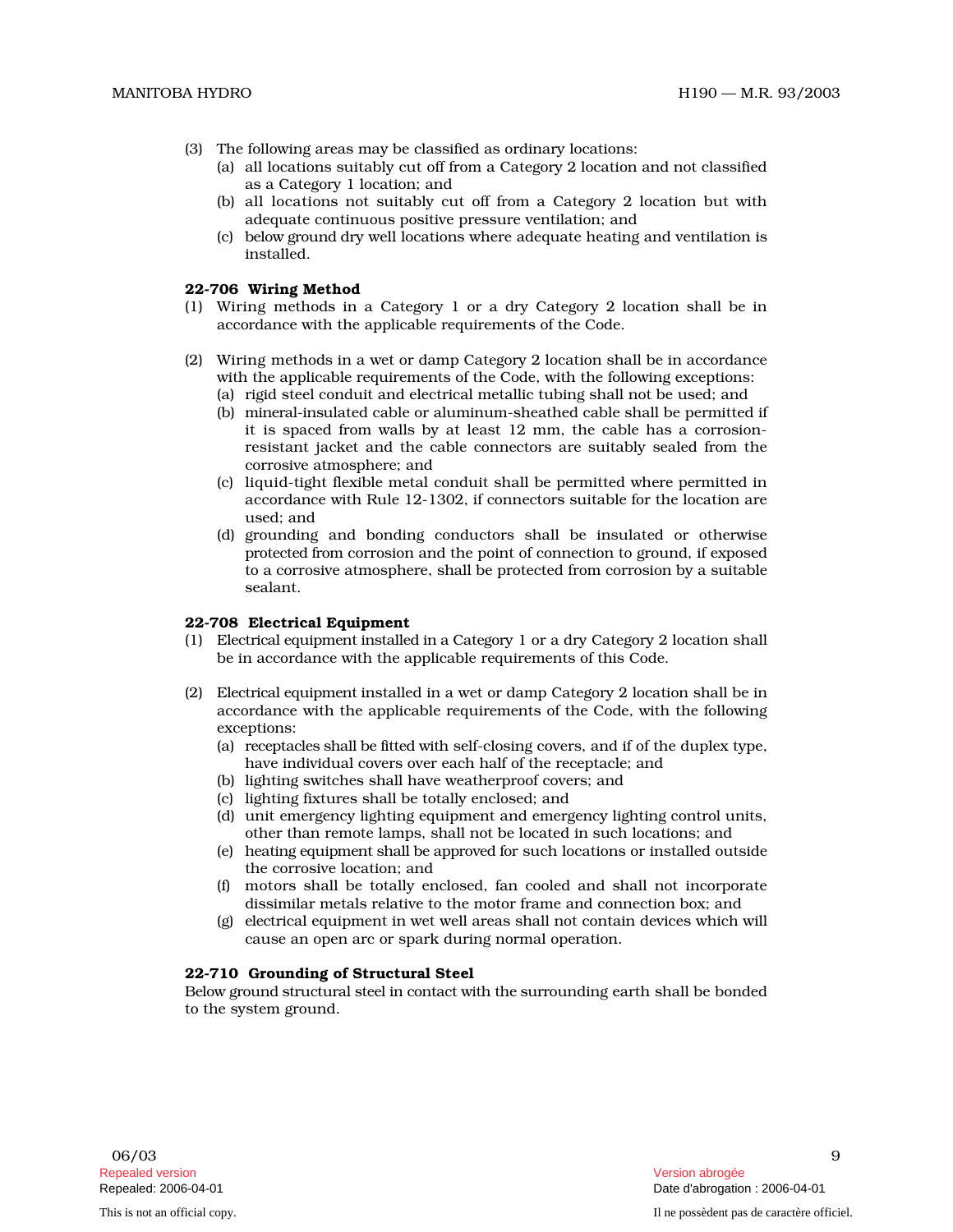## Amendments to Section 26 — Installation of Electrical Equipment

## Rule 26-008 replaced

# 13 Rule 26-008 (Sprinklered Equipment) is replaced with the following:

## 26-008 Sprinklered Equipment

Electrical service and distribution equipment with ventilation openings located in sprinklered buildings or spaces shall be protected where needed by noncombustible hoods or shields so arranged as to minimize interference with the sprinkler equipment.

### Rule 26-700(11) replaced 14 Rule 26-700(11) (General) is replaced with the following:

- (11) Exce pt for rece p t a c l es installed in accordance with Rule 26-710(h), receptacles located within 2 m of washbasins in bathrooms and washrooms or located within 3 m of bathtubs or shower stalls, shall be protected by a ground fault circuit interrupter of the Class A type.
- (12) Where a sump is required by the Winnipeg Building By-law or the Manitoba Building Code for the control of water from a subsurface drainage (weeping tile) system:
	- (a) A receptacle shall be installed for the connection of the sump pump; and
	- (b) The receptacle for the sump pump shall be supplied from a branch circuit that supplies no other outlets or equipment.

### Rule 26-714 amended

#### 15 Rule 26-714 (Receptacles in Single Dwellings) is amended by replacing paragraph (c) with the following:

(c) At least one receptacle shall be provided for each driveway and each car space in a garage or carport of a single dwelling.

### Amendments to Section 30 — Installation of Lighting Equipment

### Rule 30-504 amended

#### 16 Rule 30 -504 ( S t ai rways) is amended by adding the following after Subrule (3):

(4) Notwithstanding Subrule (3) and Appendix G, provisions for 3-way switches must be installed for stairway lighting to basements.

### Rule 30-510 amended

#### 17 Rule 30-510 (Garages and Carports) is amended by replacing Subrule (3) with the following:

(3) Wh ere the luminaire required in Subrule (1) is ceiling mounted above an area n ot n o rm ally occupied by a parked car, or is wall mounted, a luminaire with a built-in switch accessible to an adult of average height is permitted to be used.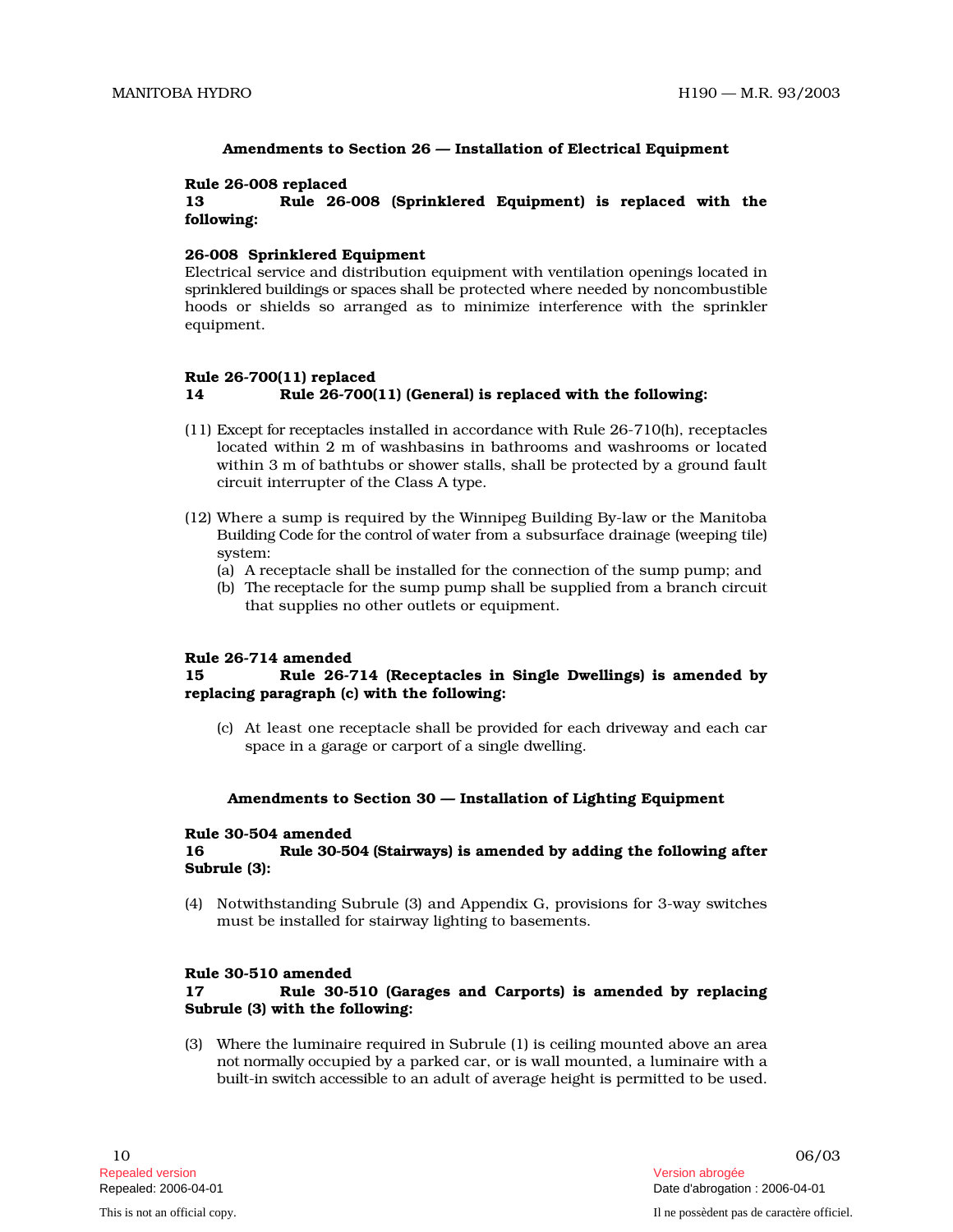# Amendment to Section 36 — High-Voltage Installations

## Rule 36-006 amended

#### 18 Rule 36-006 (Warning Notices) is amended in Subrule (1) by adding "and" at the end of paragraph (d) and by adding the following as paragraph (e):

- (e) On all fences guarding stations:
	- (i) on all gates; and
	- (ii) at intervals of not more than 15 m of horizontal distance; and
	- (iii) 1.5 m above finished grade; and
	- (iv) in a manner that is visible on all sides.

## Amendment to Section 46 — Energy Systems, Unit Equipment, and Exit Signs

## Rule 46-108 amended

# 19 Rule 46-108 (Method of Wiring) is amended by replacing Subrule (2) with the following:

- (2) Conductors installed in buildings of combustible construction in accordance with Section 12 of this Code shall be:
	- (a) nonmetallic sheathed cable; or
	- (b) installed in totally enclosed nonmetallic raceway.

## Amendment to Section 68 — Pools, Tubs, and Spas

### Rule 68-302 amended

#### $20$ Rule 68-302 (Control) is amended by adding the following after Subrule (2):

(3) Subject to Subrule (2) and notwithstanding Subrule 68-068(6), ground fault interrupters shall be permitted to be closer to the hydromassage bathtub than 3 m but not less than 1.5 m from the hydromassage bathtub wall.

## Amendment to Section 72 — Mobile Home and Recreational Vehicle Parks

### Rule 72-110 amended

#### 21 Rule 72 -110 ( C onnec t ion Facilities for Recreational Vehicles and Mobile Homes) is amended by replacing Subrule (4) with the following:

(4) The rece p t a c le described in Subrule (1)(a) or (b) shall be protected by a ground fault circuit interrupter of the Class A type.